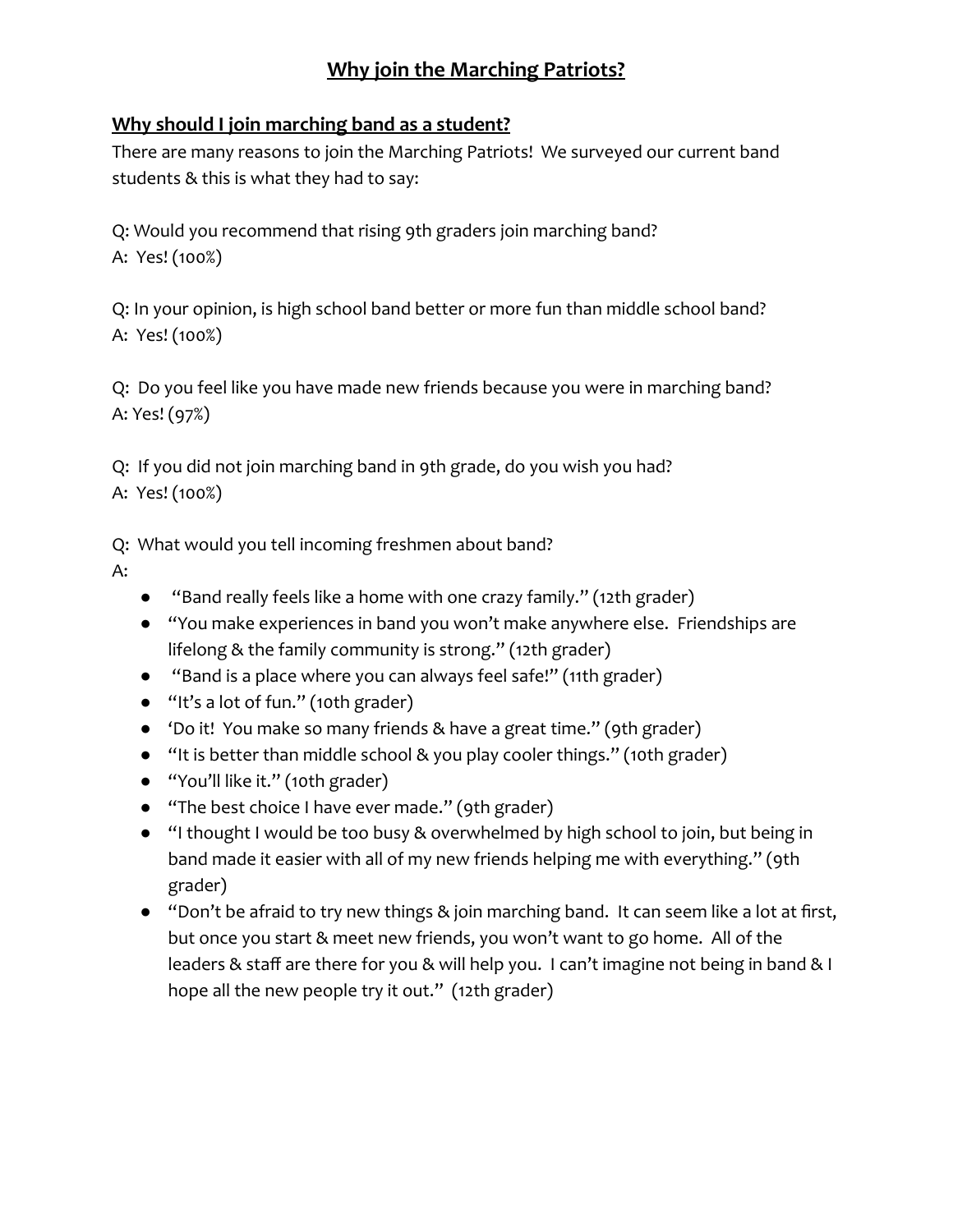## **Why should my student join marching band?**

- **Relationships.** Marching band offers a camaraderie that is second to none. When people experience hard work for a common purpose, enjoy the thrill of the positive experiences as well as developing resilience through adversity. All the while, they grow in appreciation of each other.
- **Respect of self, others, & structure**. Marching band members can develop deep self respect, respect for others in their own sections, a thorough knowledge of their individual section role as well as what their function is in the ensemble as a whole. Without this individual development, rehearsals would be chaotic and nothing would get done to improve. As important, students must also have an understanding and appreciation for the leadership hierarchy of a marching band – from the director, to the drum major, to the section leader, to the individual performer. This understanding and willingness to thrive and improve within that hierarchy allows bands to flourish. This leadership hierarchy can be found in higher education as well as the corporate, military, and manufacturing worlds that the students may find themselves a part in post – high school.
- **● Leadership & discipline.** Perhaps more than in classroom ensembles, marching band allows for students to gain skills in leadership and discipline. Uniformity of both musical and visual performance, carriage, bearing, style, and focus are required in marching band. Servant leadership is a key component to student marching bands. Section leaders, coaches, and drum majors are just some of the roles taken that can be taken on by student leadership in marching bands. These student leaders learn how to effectively communicate and offer positive reinforcement and constructive criticism to their peers. Many are also able to utilize skills in conflict management and problem solving to move the group forward.
- **Physical benefits**. These are obvious. Marching band provides rigorous exercise. Participants undergo aerobic and cardio workouts during rehearsals and performances, as well as muscular development carrying instruments and using correct marching style. Looking to get 10,000 steps in a day? Try a parade marching band rehearsal!
- **Ability to multitask**. One of the first things your child will learn while in marching band is to multi-task. Take marching for example, not only is marching in set formations a challenge, but so is playing an instrument in unison to memorized music!Because this complex task is performed daily by marching band members, this learned ability to multi-task will come in handy later in your child's life and will become crucial for day-to-day success.
- **Responsibility**. Responsibility means being dependable, making good choices and taking accountability for your actions. When it comes to marching band, each